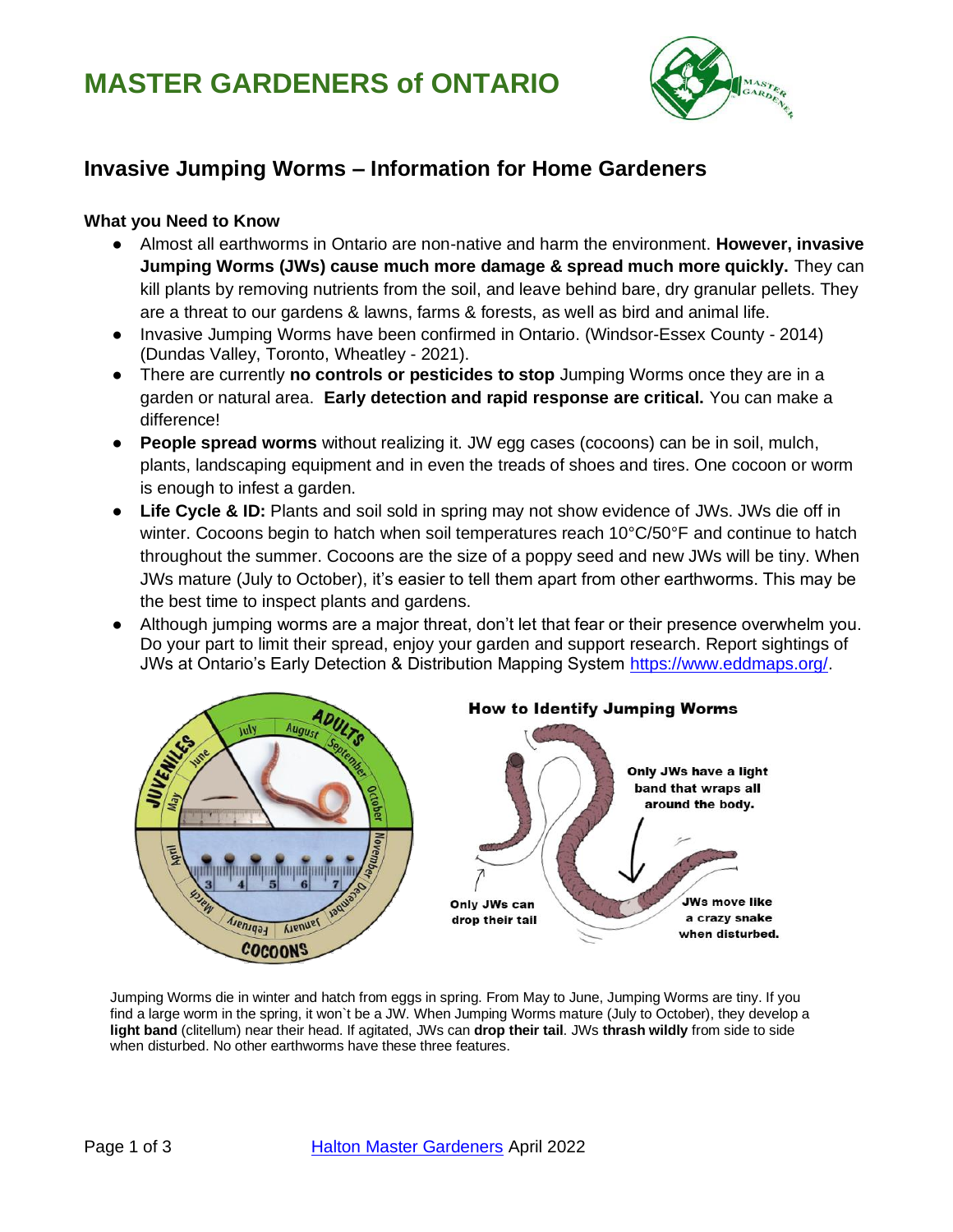# **MASTER GARDENERS of ONTARIO**



#### **Stopping the Spread of JWs in Your Garden**

- Grow your own plants from seed whenever possible.
- Make your own compost or leaf mulch.
- Buy plants and garden products from reputable sources. Bulk mulch or compost must be heattreated to a temperature of 40°C/104°F for at least 3 days to destroy the cocoons. Ask nurseries, landscaping companies and soil, compost and mulch providers how they are controlling JWs. If they know nothing about JWs, then be concerned and share information with them.
- It is possible for bagged mulch or soil to be contaminated. Gardeners may want to treat purchased soil or mulch with solarization before using. (See page 3)
- Be aware that even municipal compost may be a source of cocoons or worms.
- When visiting private gardens, botanical gardens or trails, **arrive clean and leave clean**. Use a brush to remove soil and debris on footwear. Park on paved areas where possible.

#### **Introducing New Plants to Your Garden**

- **Isolate and inspect** all plants *before* you add them to your garden. Is the soil intact or granular? Intact soil is likely OK. Granular soil may indicate the presence of JWs.
- If you get a plant before July, you may want to keep the plant in its pot until JWs are more easily identified. **Quarantine** new plants by placing them in a container (e.g., sturdy plastic bag, pot, tub) that prevents worms from escaping or cocoons from washing away.
- Plants can also be **root washed** to remove JWs and cocoons. Gently rinse plants in a basin to remove all soil. Place soil and water in sealed plastic bags set out in the sun. If thoroughly solarized in a minimum of 40°C/104°F temperatures for at least 3 days, the soil should be safe to re-use in the garden.

#### **Testing for JWs**

If you think you have JWs, you can follow these instructions to test your soil:

**Note: This test is most useful later in the summer, when JWs are mature and can be distinguished from other earthworms**. It can be done in suspected garden areas or with purchased potted plants.

- Mix 1/3 cup ground mustard seed in 4.5 liters (1 gallon) of water.
- Brush away any leaves or mulch on top of the soil.
- Slowly pour the mustard solution onto the soil. The solution irritates worms and sends them to the surface. All earthworms will react, but look for the **light band (clitellum)** of the mature JWs and remove the worms as they appear. If you are not sure, it is safest to destroy and dispose of all of the worms.
- If JWs are confirmed, solarize (heat treat) the soil as described in the next section.

Look for this **light band (clitellum)** found near the head of mature JWs. It goes all around the worm. Other earthworms have a band that is red/pink and saddle shaped.